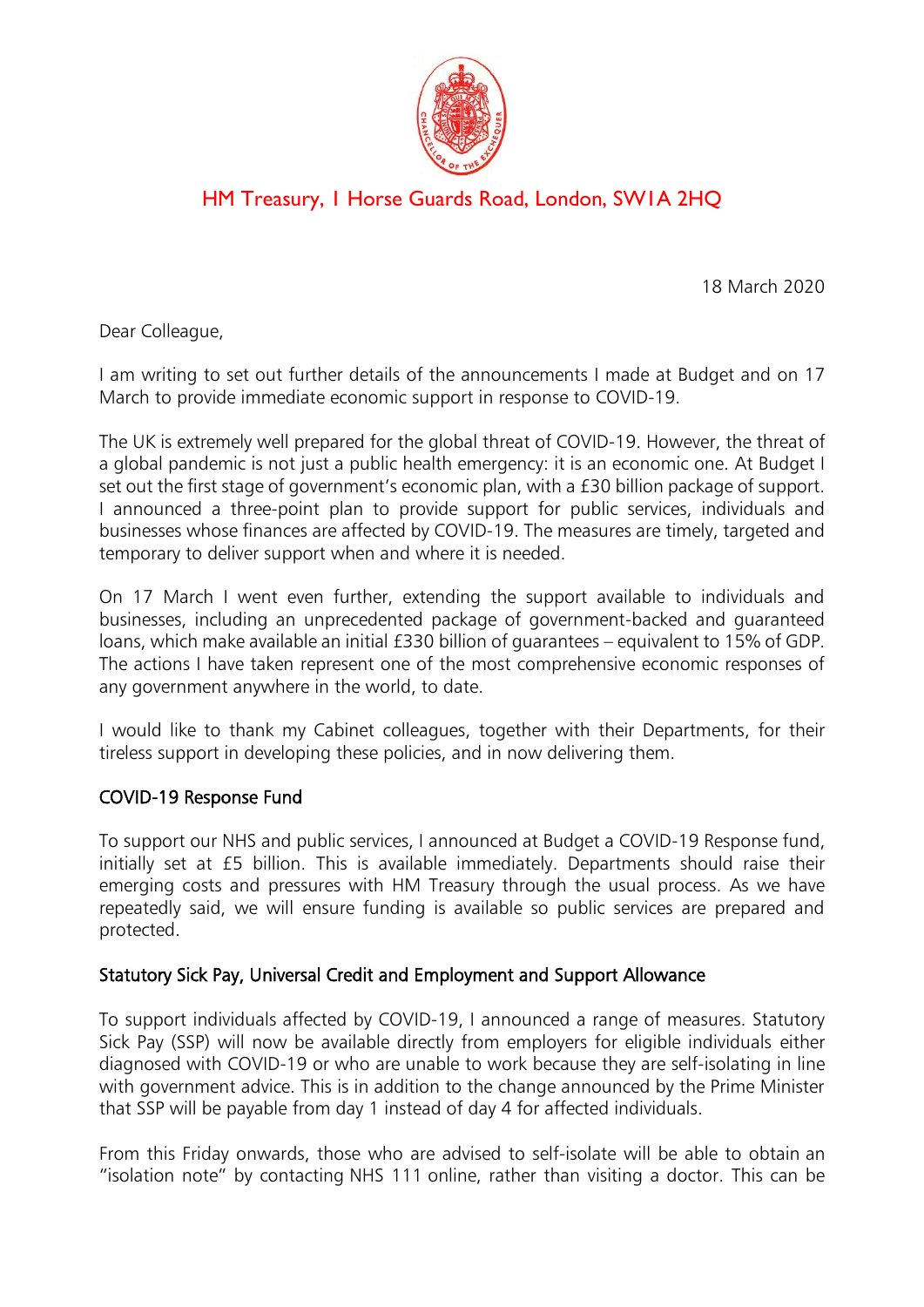used by employees where their employers require evidence. Where individuals need to check their eligibility for sick pay, they should speak to their employer about their entitlements, and can visit www.gov.uk/statutory-sick-pay for further information.

Those who are not eligible for SSP, for example the self-employed or people earning below the Lower Earnings Limit of £118 per week, can now more easily make a claim for Universal Credit or Contributory Employment and Support Allowance:

- For the duration of the outbreak, the requirements of the Universal Credit Minimum Income Floor will be temporarily relaxed for those who have COVID-19 or are self-isolating according to government advice, ensuring self-employed claimants will receive support;
- People will be able to claim Universal Credit and access advance payments upfront without the current requirement to attend a jobcentre if they are advised to selfisolate;
- Contributory Employment and Support Allowance will be payable for eligible people affected by COVID-19 or self-isolating in line with advice from Day 1 of sickness, rather than Day 8.

These benefits are available now. Taken together, measures already announced through the Budget on ESA and Universal Credit will provide a boost of almost £0.5 billion to our welfare system. As the Prime Minister has said, nobody will be penalised for doing the right thing and following the medical advice.

## Local Authority Hardship Fund

At Budget, I announced a £500 million Hardship Fund which will help local authorities to support economically vulnerable people and households. I expect most of this funding to be used to provide more council tax relief, either through existing Local Council Tax Support schemes, or through similar measures. MHCLG will set out more detail on this funding, including allocations, shortly. Any questions on implementation of this Fund should be directed to MHCLG.

## Forbearance for consumers and impact on consumer's credit files

On 17 March the Financial Conduct Authority called on firms to use the flexibility built into their rules to support consumers, taking into account customers' individual circumstances. Many major lenders have already made statements to this effect. It is very important that anyone having difficulty paying back personal loans or credit as a result of COVID-19 talks to their lender. Where payment holidays as a result of COVID-19 are agreed with a lender, they are expected to record these in such a way that will not impact on people's credit score.

## Statutory Sick Pay Refund for Businesses

To support businesses experiencing increases in costs or financial disruptions, small and medium-sized businesses and employers will be able to reclaim up to two weeks' SSP paid for sickness absence due to COVID-19. That could provide over £2 billion for up to 2 million employers. The eligibility criteria for the scheme will be as follows: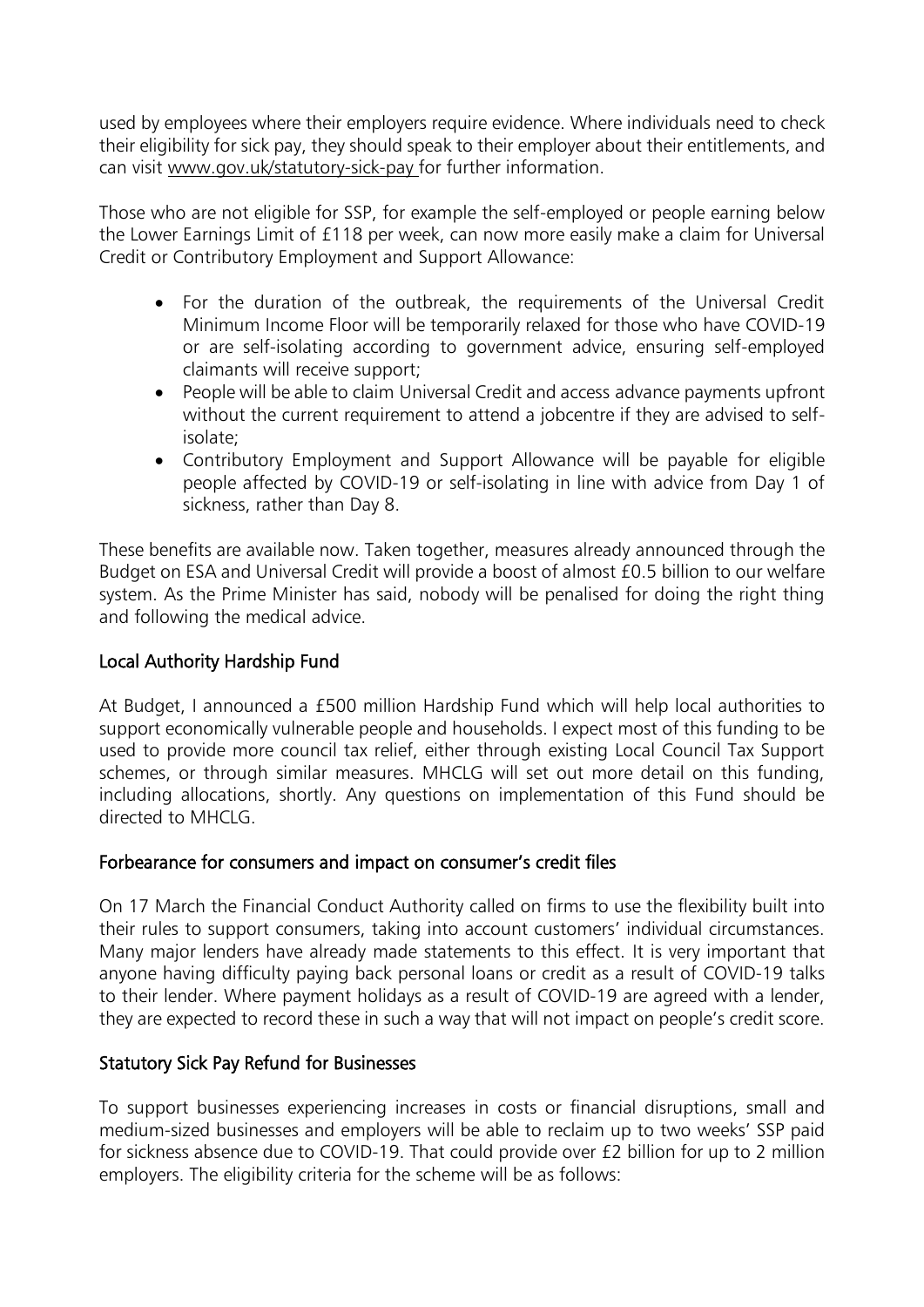- Employers will be able to reclaim up to two weeks for any employee who has claimed SSP (according to the new eligibility criteria) as a result of COVID-19;
- Employers with fewer than 250 employees will be eligible. The size of an employer will be determined by the number of people they employed as of 28 February 2020;
- Employers should maintain records of staff absences, but employees will not need to provide a GP fit note.

The eligible period for the scheme commenced on 13 March. We are working rapidly with employers to set up the repayment mechanism as soon as possible, given existing systems are not designed to provide refunds. In the interim, if you have any questions on the implementation and operation of the rebate please contact HMRC.

#### Business Rates Relief

At Budget I announced that the government will increase the business rates retail discount to 100% for one year for businesses with a rateable value of less than £51,000, while expanding it to the leisure and hospitality sectors. This tax cut is worth over £1 billion, saving each business up to £25,000.

On 17 March, I announced an extension to this relief by removing the £51,000 rateable value threshold. This means all eligible businesses, large and small, in the retail, hospitality and leisure sectors will now pay no business rates in England for 12 months, from 1 April 2020. I am also now providing this business rates holiday to nurseries.

Businesses that received the retail discount in 2019-20 will be rebilled by their local authority as soon as possible. Those businesses eligible for the newly expanded retail discount may need to apply to their local authority to receive the discount. Any enquiries on eligibility for, or provision of, the reliefs should be directed to the relevant local authority. Guidance for local authorities on the application of the expanded retail discount will be published by MHCLG by 20 March.

#### Small Business Grant Funding

At Budget, I announced that all businesses currently eligible for small business rate relief or rural rates relief will receive a one-off grant of £3,000 each. On 17 March, I confirmed that I would increase the value of this to £10,000 per business, benefitting around 700,000 businesses in England. For a property with a rateable value of £12,000, this is over 80% of their rateable value, or comparable to 10 months of rent. All active businesses currently in receipt of these reliefs will be eligible for this grant.

I also confirmed that all eligible small businesses in the retail, hospitality, and leisure sectors will receive a cash grant – not just those in receipt of SBRR. Businesses in these sectors with a property with a rateable value below £15,000 will receive a grant of £10,000, while businesses in these sectors with a property with a rateable value of between £14,999 and £51,000, will receive a flat grant of £25,000.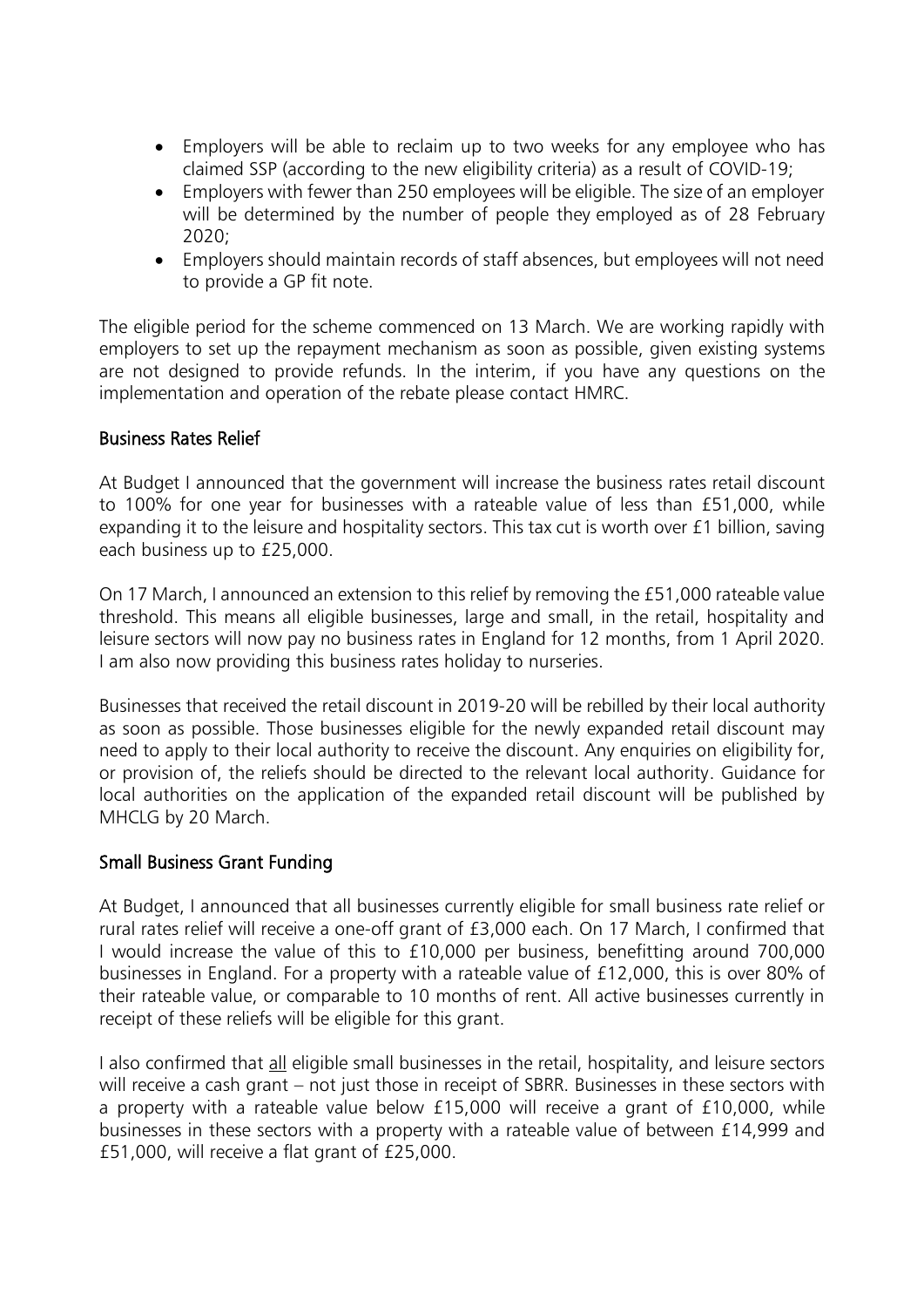We are working with local authorities to deliver these grants as quickly as possible. Local authorities will need to contact these businesses to collect their bank details in order to make the payment, as they do not already hold these. The Business Secretary will write to all local authorities this week to set out the outlines of these grant schemes. Constituents should be directed to their local authority for more information.

## Pubs and Restaurants

All pubs, restaurants and cafes will be able to offer takeaway and delivery services if they wish. The Communities Secretary will introduce a temporary Permitted Development Right shortly to allow pubs, restaurants and cafes to act as hot food takeaways without going through the usual planning process.

## Coronavirus Business Interruption Loan Scheme

At Budget, I announced that a new temporary Business Interruption Loan Scheme, delivered by the British Business Bank, will launch by the start of next week to support businesses to access bank lending, overdrafts, asset finance and invoice finance up to a value of £1.2 million. On 17 March, I went further by increasing the value of these loans to £5 million. The government will provide lenders with a guarantee of 80% on each loan (subject to a perlender cap on claims) to give lenders further confidence in continuing to provide finance to SMEs. The government will not charge businesses or banks for this guarantee, and will also cover the first 6 months of interest payments and fees.

In practice, businesses will be able to get finance under the scheme from a large number of providers, including the main high street banks, as of next week. More information on the scheme, including the list of lenders who will be offering finance under it, can be found on the British Business Bank website: [www.british-business](https://www.british-business-bank.co.uk/ourpartners/coronavirus-business-interruption-loan-scheme-cbils/)[bank.co.uk/ourpartners/coronavirus-business-interruption-loan-scheme-cbils/.](https://www.british-business-bank.co.uk/ourpartners/coronavirus-business-interruption-loan-scheme-cbils/)

## COVID-19 Corporate Financing facility and new legal power in the COVID-19 Bill

On 17 March I announced a new COVID-19 Corporate Financing Facility to support companies which are fundamentally strong but have been affected by a short-term funding squeeze. This will act as a vehicle to support corporates who would ordinarily seek marketbased finance to strengthen working capital but find themselves struggling to access financial markets in this uncertain operating environment.

This will primarily provide bridging support for a period of time to see through the temporary nature of COVID-19 related disruption, by catalysing the market for short term corporate funding. I am asking the Bank of England to operate this facility on behalf of HM Treasury, as our operating agent in lending markets. The Bank of England will set out further details about the scheme in a market notice today.

I also announced that, through the COVID-19 Bill, the government will have the legal power to offer whatever further financial support we consider necessary, be that through loans, guarantees, grants or other tools.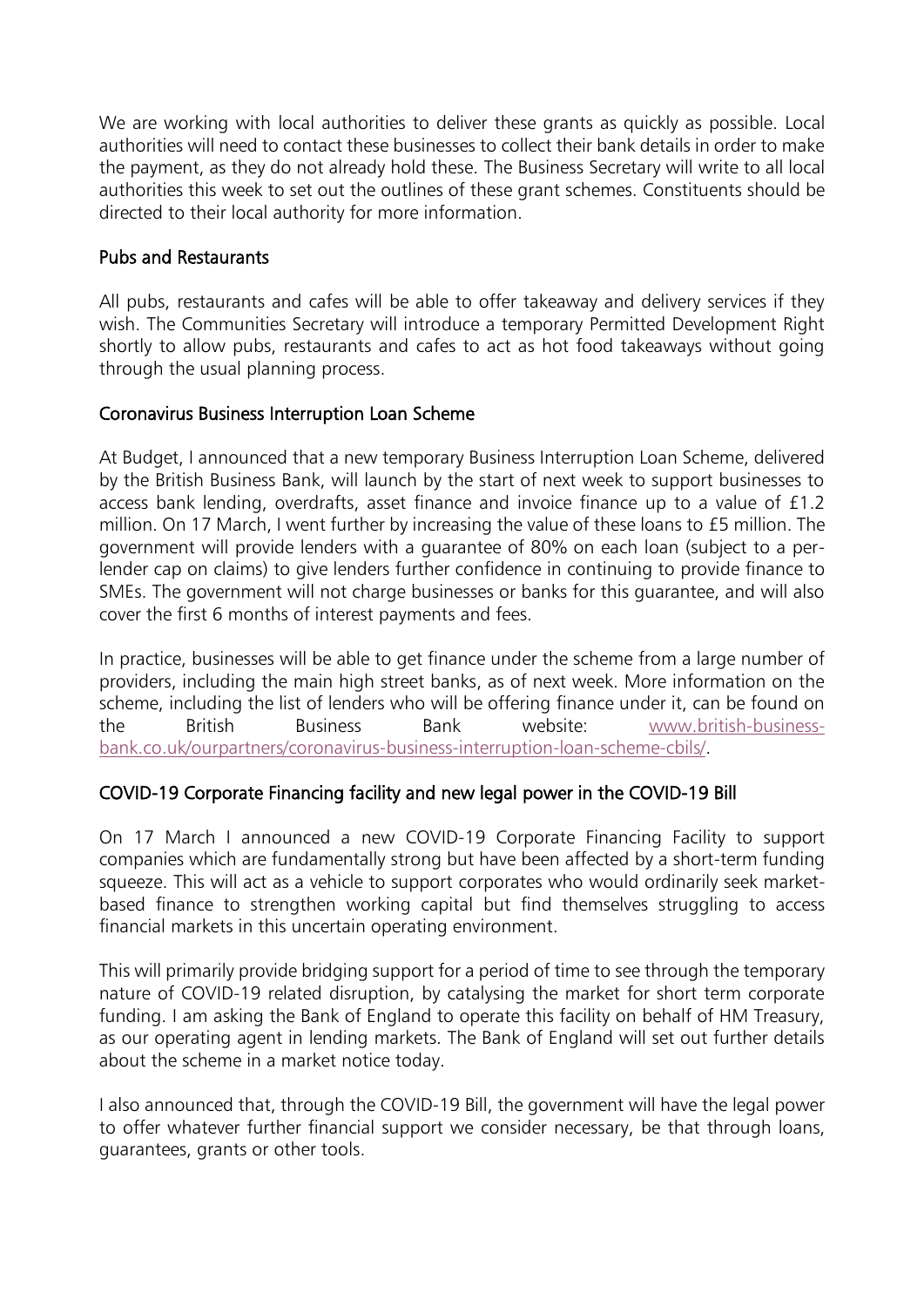## Time To Pay

All businesses and self-employed people in financial distress, and with outstanding tax liabilities, may be eligible to receive support with their tax affairs through HMRC's Time To Pay service. These arrangements are agreed on a case-by-case basis and are tailored to individual circumstances and liabilities. These businesses can contact HMRC's new dedicated COVID-19 helpline, which went live on 11 March 2020, with over 2,000 expert staff ready to help. HMRC will discuss specific circumstances with businesses and individuals, including cancelling penalties and interest where they have had administrative difficulties contacting or paying HMRC. The number to call is 0800 0159 559.

#### Insurance

If the only barrier to a business making an insurance claim was a lack of clarity on whether the government ordered businesses to shut down, my announcement will enable those businesses, which have an insurance policy that covers both pandemics and government ordered closure, to make a claim – subject to the terms and conditions of their policy. Businesses should contact their insurers if in doubt.

#### Mortgage & Rental relief

Following discussions with industry, I have agreed with mortgage lenders that they will offer repayment holidays of 3 months to households in financial difficulty due to coronavirus while they get back on their feet.

Monthly mortgage payments tend to be the largest outgoing for the vast majority of households and I am pleased that lenders are keen to reassure homeowners that the industry is working hard to put measures in place to support them during these uncertain times. Customers who are concerned about their current financial situation should get in touch with their lender at the earliest possible opportunity to discuss if this is a suitable option for them.

Recognising the additional pressures the virus may put on landlords, this three month mortgage payment holiday has also been extended to buy-to-let landlords whose tenants are experiencing difficult due to coronavirus. This will alleviate the pressure on landlords, who will be concerned about meeting mortgage payments themselves, and will mean no unnecessary pressure is put on their tenants as a result.

On 18 March the Communities Secretary announced a package of measures to protect renters and landlords affected by coronavirus. Emergency legislation will be taken forward so that landlords will not be able to start proceedings to evict tenants for at least a threemonth period. As a result, no renters in private or social accommodation needs to be concerned about the threat of eviction. At the end of this period, landlords and tenants will be expected to work together to establish an affordable repayment plan, taking into account tenants' individual circumstances.

## Delaying reform to off-payroll working rules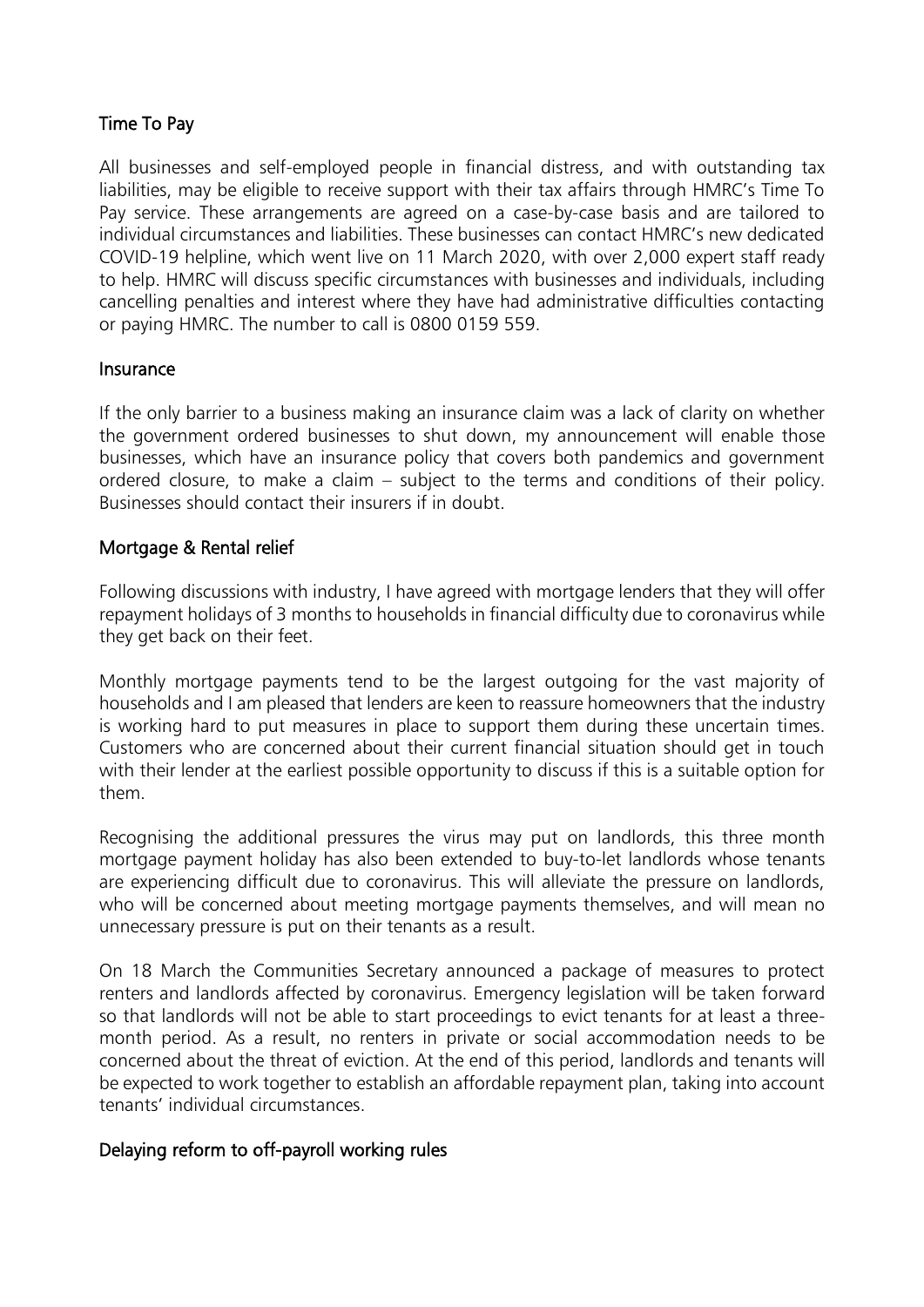On 17 March the Chief Secretary to the Treasury announced that the reform to the off-payroll working rules (commonly known as IR35), that would have applied for people contracting their services to large or medium-sized organisations outside the public sector, will be delayed for one year from 6 April 2020 until 6 April 2021. Delaying this reform will support these businesses and individuals, who will not need to implement and adjust to these changes until next year.

#### Support for the devolved administrations

The devolved administrations will receive over £5.2 billion from the UK Government to make sure they have the resources they need to support people, businesses and public services through COVID-19. To date this comprises £2.7 billion for the Scottish Government, £1.6 billion for the Welsh Government and £900 million for the Northern Ireland Executive.

This funding is in addition to the UK-wide support that people in all four corners of the country will receive from the UK Government. This includes extending Statutory Sick Pay, making it easier and quicker to access benefits, and providing a Business Interruption Loan Scheme, among other measures.

The UK Government will continue to work closely with the devolved administrations as the situation develops to ensure they have the funding needed to tackle the impacts of COVID-19.

## Bank of England support

My response is closely coordinated with that of the Bank of England. Last week the Governor set out actions that the Bank will take to help UK businesses and households during the likely economic disruption. This included a 50 basis point reduction to interest rates to support business and consumer confidence; the introduction of an SME Term Funding Scheme to help reinforce the transmission of the reduction in Bank Rate to the real economy and to provide additional incentives for banks to support lending to SMEs; and a reduction in the counter-cyclical capital buffer, to further support the ability of banks to supply credit.

#### Further information

Attached to this letter is a more detailed factsheet with additional information regarding yesterday's announcement for individuals and businesses impacted by the coronavirus. In the coming days, this factsheet will be updated with further information to ensure the public can access the support they need. This will be available at www.gov.uk/government/publications/support-for-those-affected-by-COVID-19*.*

If constituents require further information, the government's COVID-19 Action Plan can be found at:

www[.gov.uk/government/publications/coronavirus-action-plan](https://www.gov.uk/government/publications/coronavirus-action-plan) www[.gov.uk/guidance/coronavirus-COVID-19-information-for-the-public](https://www.gov.uk/guidance/coronavirus-covid-19-information-for-the-public)